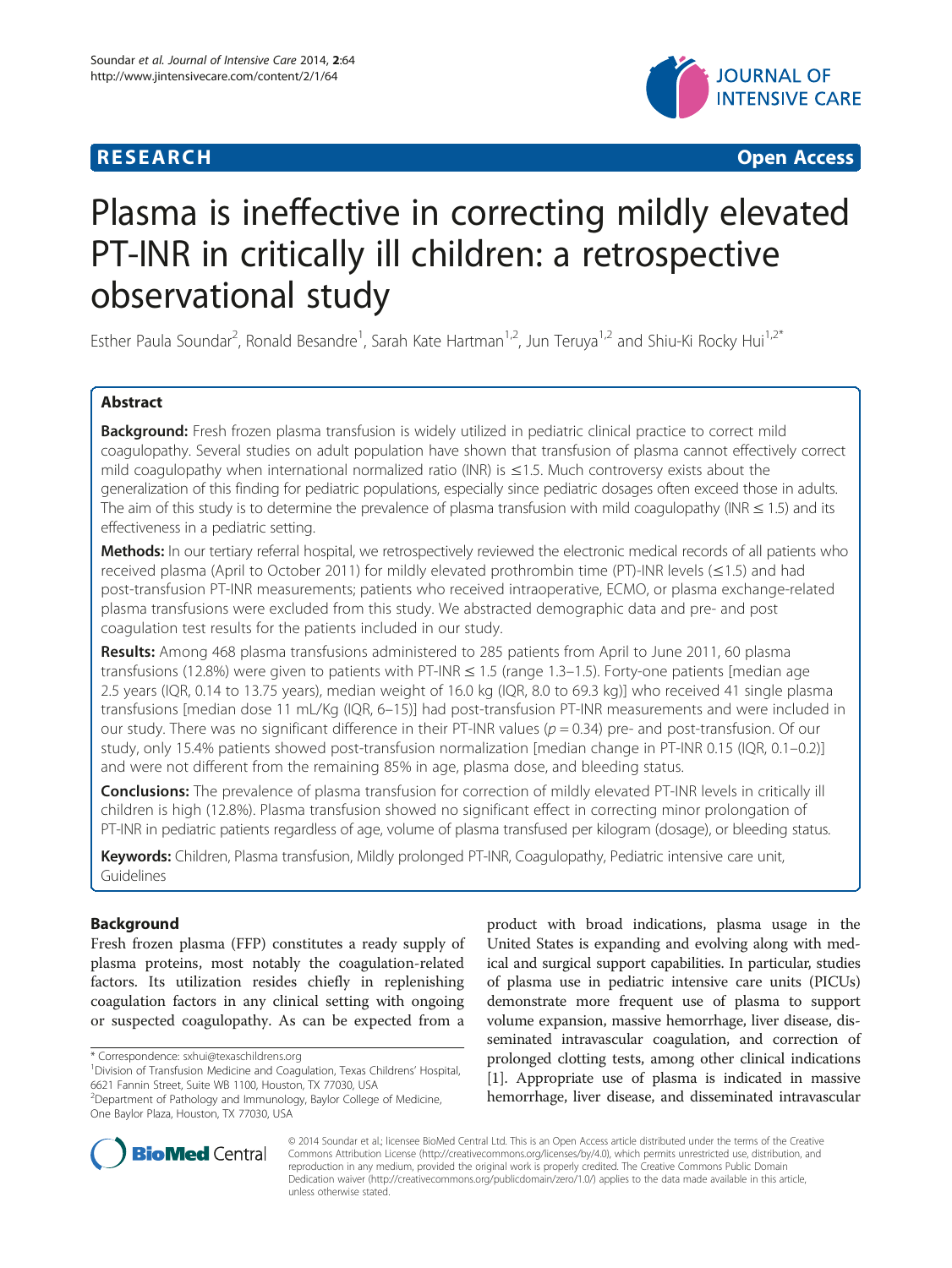coagulopathy (DIC) with bleeding in pediatric intensive care settings [\[1,2](#page-4-0)]. Its role as an effective prophylactic agent, however, has been disputed when used prior to invasive procedures such as liver biopsy and central line placement, with no correlation found between bleeding risk and pre-procedure coagulation test results [\[3,4\]](#page-4-0). In addition, plasma transfusion carries its own host of complications, including disease transmission, allergic reactions, alloimmunization, volume overload, thrombosis, multiple organ failure, and transfusion-related acute lung injury (TRALI) [[5-10](#page-4-0)]. The majority of studies evaluating outcome of plasma transfusion in specific clinical scenarios, particularly in neonates, have prompted the recent publication of guidelines to curtail plasma transfusion for mild coagulation abnormalities in children [\[11](#page-4-0)]. According to recent transfusion data issued by hospitals in the United States, the United Kingdom, and Canada, prescribing plasma inappropriately is a common practice, despite published guidelines [[12,13\]](#page-4-0).

The current plasma transfusion practice for the purpose of correcting mildly prolonged coagulation tests is of interest to our institution, the largest pediatric hospital in the United States. Published studies on adult plasma transfusion have shown minimal to no effect when used either prophylactically or as a therapeutic agent for bleeding when the international normalized ratio (INR) is  $\leq$ 1.5 [\[14-16](#page-4-0)]. Puetz et al. recently demonstrated pediatric United States hospitals to have a high prevalence of plasma transfusion in critically ill children but did not evaluate the indications for transfusion [\[17](#page-4-0)]. We set out to evaluate the local transfusion practice with respect to plasma by: 1) determining the frequency of plasma transfusions and 2) assessing the significance of improvements in coagulation tests [prothrombin time-international normalized ratio (PT-INR)] in the context of the clinical scenario via the electronic medical record. In the United States, most transfusion guidelines are established locally by varying methods within each institution. However, it is prudent that plasma transfusion guidelines be based on the aggregate of local, national, and population-specific evidence. To contribute, we retrospectively evaluated the effect of plasma transfusions on mild elevations of PT-INR often referred to clinically as "mild coagulopathy".

# Methods

After institutional review board of Baylor College of Medicine approved the study with waiver of informed consent, we conducted a retrospective analysis of transfusion and coagulation-related records from the blood bank and patient electronic medical records (EMR) at Texas Children's Hospital for the 3-month time period from April to June of 2011. Patient chart review was performed to collect demographic and clinical details. We included all patients who: 1) had a pre-transfusion INR of 1.3 to 1.5, 2) received one or more plasma transfusions, and 3) had a post-transfusion INR checked within 8 h of transfusion. Patients receiving plasma transfusion support during extracorporeal membranous oxygenation (ECMO) or as intraoperative transfusion were excluded from the study. Demographic variables included age, weight, and patient's location (excluding emergency department and operating rooms, all inpatient hospital units were included). The patient's clinical description of disease along with the indication for plasma transfusion was extracted from the EMR via blood product orders and provider notes. The results of laboratory coagulation tests performed on the day of plasma transfusion including PT-INR and platelet count were extracted from the same database. Patient hemostatic conditions were categorized into bleeding or non-bleeding as documented by the clinical providers. Next, we assessed any change in the PT-INR, after plasma transfusion. Independent variables included age and body weight. PT was measured using commercial PT reagents on STA-R automatic analyzer (Diagnostica Stago Inc., Parsippany, NJ, USA).

The patient population was characterized into groups based on whether PT-INR decreased after plasma transfusion and whether hemostatic status improved (i.e., bleeding subsided). Fisher's exact test was used to assess the association between two categorical variables such as post-transfusion decrease in INR (presence or absence), age (<1 vs. ≥1 month), plasma dose (≤10 vs. >10 cc/kg), and bleeding symptoms (bleeding vs. non-bleeding). Association between pre-transfusion PT and bleeding was also assessed. Non-parametric analysis of two related samples employed the Wilcoxon signed rank test to detect significant difference between the pre- and post-transfusion PT-INR values. Mann–Whitney test allowed determination of significant difference in different variables between two categories of patients. In order to determine if an increasing volume of plasma transfused was associated with a change in INR, patients were divided into quartiles based on total plasma volume transfused. From this data, a contingency table  $(4 \times 2)$  analysis was performed and a Chisquared  $(\chi^2)$  *p* value was calculated. *P* values of <0.05 were considered statistically significant.

# Results

A total of 468 plasma transfusions were administered to 285 patients from April 2011 through June 2011. Among these, 60 plasma transfusions (12.8%) were given when PT-INR ≤1.5, ranging from 1.3–1.5. Forty-one patients had post-transfusion PT-INR measurements. Almost half (46.3%) of these plasma transfusions were administered to patients whose PT-INRs were within age-specific normal levels. Of the 41 patients, 39% of patients  $(n = 16)$ had documented bleeding. Nine patients (22%) were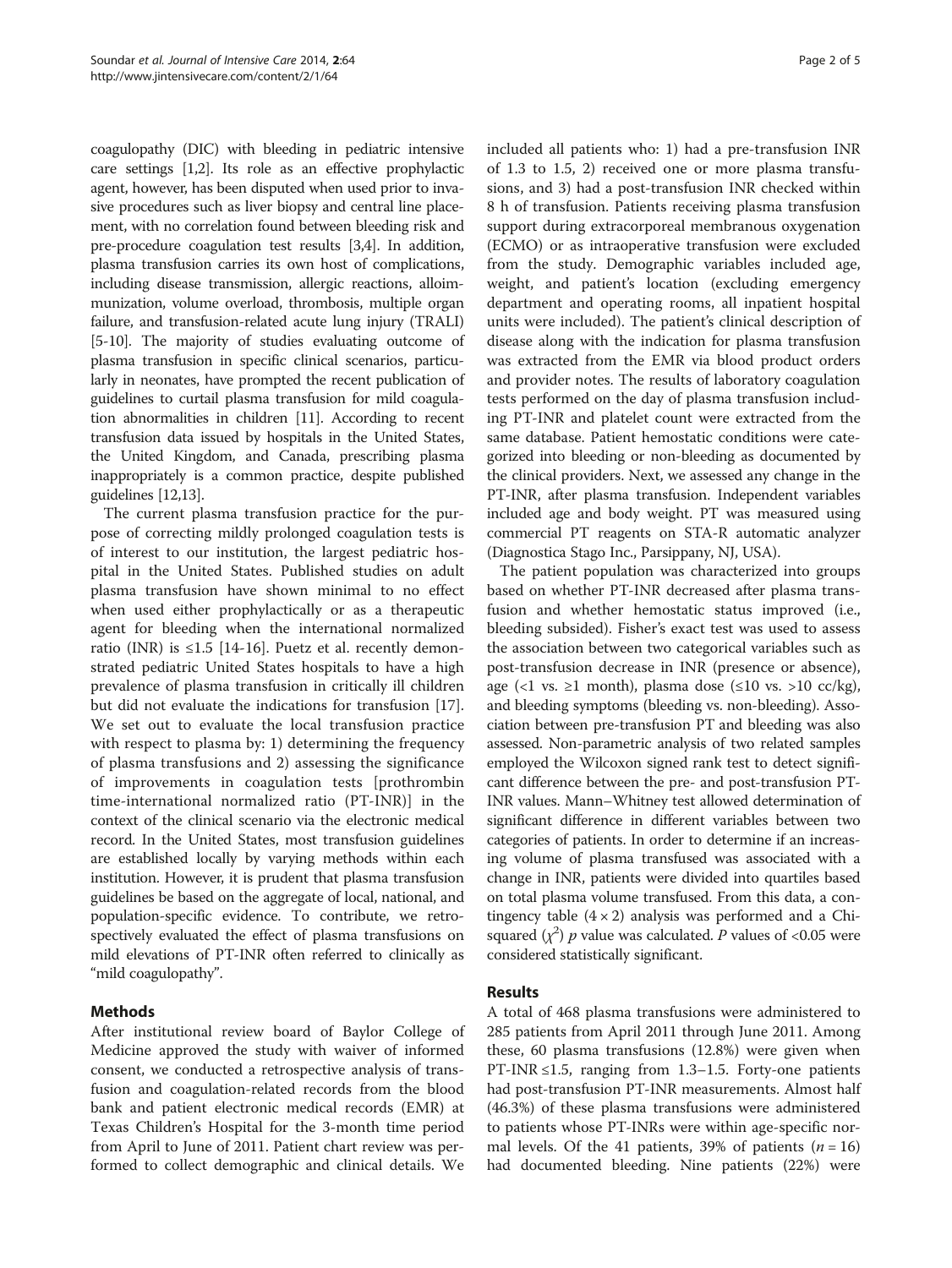neonates (age ≤30 days) and only five of them had bleeding symptoms. Characteristics of patients  $(n = 41)$  with plasma transfusion for mildly prolonged PT-INR are listed in Table 1.

There was no statistically significant difference in PT-INR before and after plasma transfusion in the study population  $(p = 0.34)$  (Table 2). Transfusion of plasma resulted in normalization of PT-INR values in only 15.4% ( $n = 6$ ) of patients with the remainder showing no improvement in PT-INR. Table 3 describes the characteristics of these patients. The median change in PT-INR for patients with normalization was 0.15 (IQR, 0.1–0.2). There was no statistically significant association between PT-INR normalization and higher plasma dose, younger age, or bleeding status ( $p = 0.18$ ,  $p = 0.16$ ,  $p = 0.68$ ), respectively. Increasing plasma transfusion dose was not associated with a change in INR ( $p = 0.78$ ).

Thirty-nine percent  $(n = 16)$  of patients were transfused with plasma during a bleeding episode. There was no significant association between pre-transfusion PT and bleeding  $(p = 0.70)$ . Among these patients, the majority (69%,  $n = 11$ ) were clinically deemed as mild: e.g., bleeding around the gums  $(n = 2)$ , slow oozing from an incision site  $(n = 2)$ , a small amount of blood in the endotracheal and nasogastric tube  $(n = 2)$  and bloodtinged chest-tube output ( $n = 5$ ). The remaining five patients had clinically significant bleeding such as melena  $(n = 2)$ , hemoptysis  $(n = 2)$ , and epistaxis  $(n = 1)$ . Four out of 16 (25%) patients showed improvement in bleeding, and it stopped in 2 out of 4 after local use of antifibrinolytics. Of all the bleeding patients, 12% had an improvement in PT-INR values, but were not normalized. Bleeding status was not associated with post-transfusion change in PT-INR  $(p = 1.0)$ . Platelet counts were above 100,000/mL in both bleeding and non-bleeding patients  $(p = 0.74)$ . The volume and dosage of plasma administered to bleeders and non-bleeders were not different ( $p = 0.65$ ,  $p = 0.85$ ) (Table [4\)](#page-3-0).

# **Discussion**

Despite the results of many clinical studies, clinicians still prefer to use plasma as a therapeutic or prophylactic measure to correct mildly prolonged PT-INR based on

Table 1 Characteristics of patients ( $n = 41$ ) with plasma transfusion for mildly prolonged PT-INR

| Dependent variable              | Median | IOR              |
|---------------------------------|--------|------------------|
| Age, years                      | 5.00   | $(0.83 - 14.00)$ |
| Weight, kg                      | 19.00  | $(8.80 - 70.80)$ |
| Platelet count                  | 121    | $(73 - 176)$     |
| Volume of plasma transfused, mL | 170    | $(115 - 333)$    |
| Plasma dose, mL/kg              | 11     | $(6 - 15)$       |

IQR interquartile range.

Table 2 Coagulation parameters pre- and post-transfusion of plasma for all patients with INR ≤1.5

| <b>Coagulation test</b> | Median (IQR)        | <i>p</i> value <sup>a</sup> |
|-------------------------|---------------------|-----------------------------|
| Pre-transfusion PT      | 16.30 (15.30-17.40) | 0.34                        |
| Post-transfusion PT     | 16.40 (14.90-17.40) |                             |
| Pre-transfusion INR     | $1.30(1.20 - 1.50)$ | 042                         |
| Post-transfusion INR    | $1.40(1.20 - 1.50)$ |                             |
|                         |                     |                             |

 $IQR$  interquartile range. Wilcoxon signed rank test.

assumptions of reducing bleeding risk [[15\]](#page-4-0). In our study, we sought to assess the prevalence of plasma use in pediatric inpatients and found it to be high (12.8%). Among our study population, close to half (42%) were less than 1 year old. A majority of these transfusions occurred in the ICU setting including the cardiovascular, neonatal, and pediatric ICUs. This is consistent with a recent large epidemiological study describing the pattern of plasma usage in pediatric hospitals [\[17](#page-4-0)]. Our data illustrates the extent of ineffective use of plasma in neonates and in critically ill children, including those with cardiac diseases. Although targeted and therapeutic plasma use in certain clinical conditions can be life-saving (e.g., support of coagulopathy), its general prophylactic benefit in critically ill children is highly doubtful and lacks evidence. In the absence of evidence-based guidelines, pediatric intensivists and physicians in other specialties must make decisions based on presumed probability of benefit to the patient.

In our study, only 39% of patients had bleeding symptoms; the majority (69%) had bleeding events considered mild due to location and very small volume of blood loss. This demonstrates that over half of the patient population with a mild elevation in PT-INR received plasma for nonbleeding causes. Frequent reasons cited in the EMR include pre-procedural prophylaxis and primary volume replacement. The platelet counts were similar in both bleeding and non-bleeding patients indicating that thrombocytopenia was unlikely to have increased concern for overall coagulopathy and therefore lowered the threshold for plasma transfusion. We found no significant association between pre-transfusion PT-INR and bleeding.

| Table 3 Baseline characteristics of patients with and |  |
|-------------------------------------------------------|--|
| without normalization of PT-INR                       |  |

| No change in<br><b>PT-INR</b> | <b>PT-INR</b><br>normalized | p value <sup>a</sup> |
|-------------------------------|-----------------------------|----------------------|
| $1.25(0.08 - 13.0)$           | $7.5(3.0-14.0)$             | 0.15                 |
| 14.9 (7.7-61.6)               | 44.9 (16.8-70.8)            | 0.14                 |
| 168 (90-302)                  | 180 (130-250)               | 0.82                 |
| $12(6-16)$                    | $5(2-10)$                   | 0.06                 |
| 124 (74-182)                  | 87 (54-120)                 | 0.16                 |
|                               |                             |                      |

Values are expressed in median (interquartile range).

a Mann–Whitney test.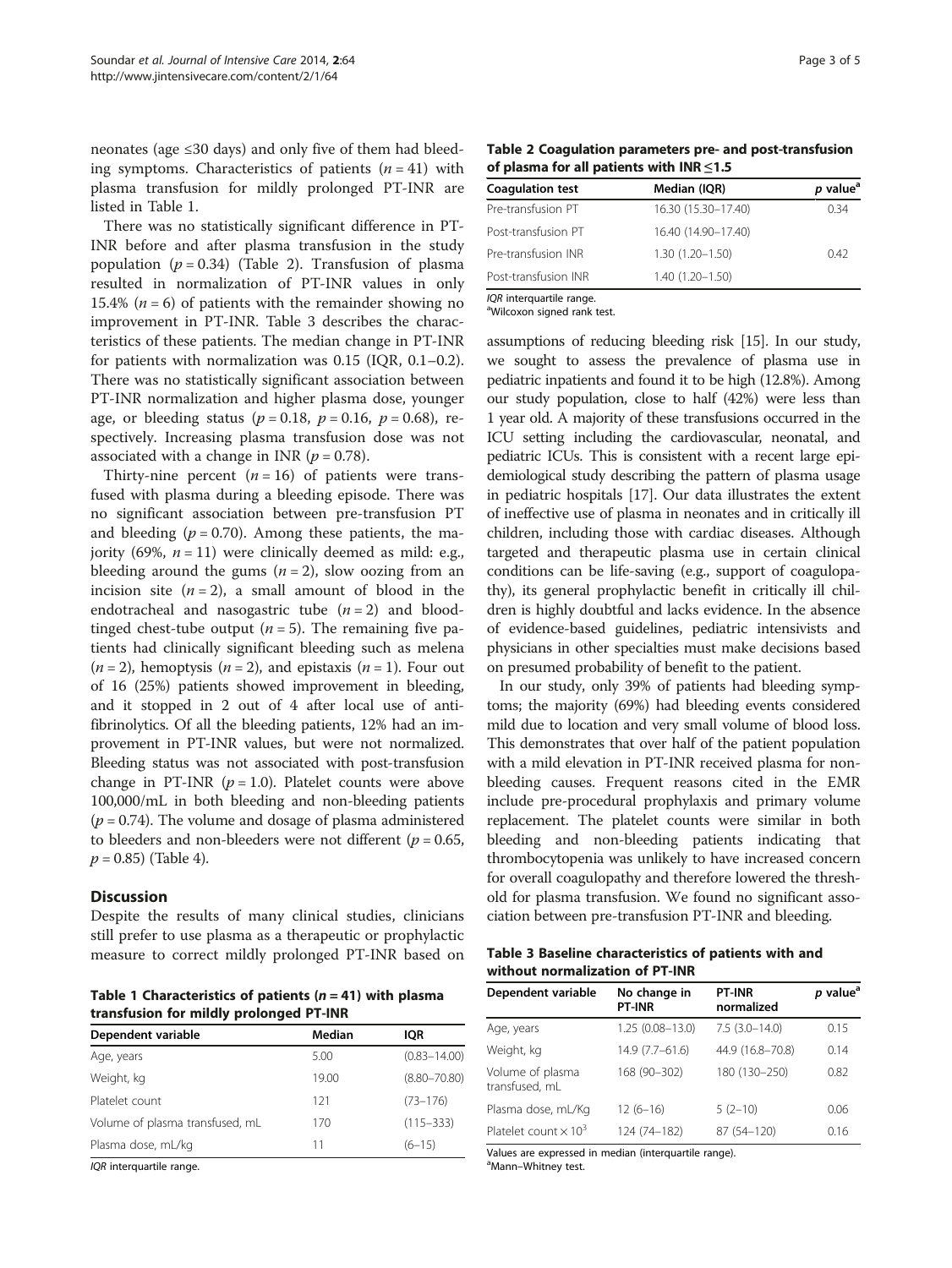<span id="page-3-0"></span>Table 4 Baseline characteristics of patients with and without bleeding symptoms

| <b>Variables</b>                 | <b>Bleeding</b><br>symptoms<br>present | <b>Bleeding</b><br>symptoms<br>absent | p value <sup>a</sup> |
|----------------------------------|----------------------------------------|---------------------------------------|----------------------|
| Transfusion dose, mL/kg          | $11(3-14)$                             | $12(10-17)$                           | 0.85                 |
| Transfusion volume, mL           | 203 (90-421)                           | 159 (115-248)                         | 0.65                 |
| PT, s                            | 16.3 (15.2-17.6)                       | 16.3 (15.4-17.2)                      | 0.85                 |
| Platelet count $\times 10^3$ /mL | $116(74 - 175)$                        | 124 (78-174)                          | 0.74                 |

Values expressed in median (interquartile range).

<sup>a</sup>Mann–Whitney test.

Recent evidence-based recommendations for plasma transfusion include: correction of coagulopathy related to DIC, vitamin K, and inherited deficiencies of clotting factors resulting in bleeding [[1](#page-4-0)]. However, our findings and experience suggest that plasma transfusion to attempt correction of an INR <1.5 is a common practice. Although it is not well-documented in the literature, there is a common assumption albeit false that a small increase in INR will reliably predict bleeding risk and that clotting factors in plasma will correct this "derangement" and protect from bleeding. Additionally, there are no pediatric randomized control studies on mild elevation of INR during procedures that offer definite evidence of predictive ability with respect to bleeding. It is also critical, when evaluating hemostasis in neonates, that age-specific normal ranges are determined and referenced. In our study, neonates received 22% (9/41) of transfusions, only half of those with bleeding or potential coagulopathy. Pre-transfusion INR values were all within age-specific normal ranges. It is not surprising that none of these patients had a posttransfusion change in INR. In comparison to adult coagulation times, neonates normally have "more prolonged" coagulation times. The prolongation is usually mild and is not considered pathologic or carrying increased risk of bleeding. Therefore, mildly abnormal coagulation tests without bleeding or strong clinical indicators of coagulopathy should be confirmed abnormal for age and are not an independent indication for plasma therapy in neonates [[18](#page-4-0)].

Our study of pediatric patients [5 (0.14–13.75) median age (IQR) years] examined the effect of plasma transfusion on PT-INR. We found that of the 16% of patients with a post-plasma transfusion change in PT-INR, the change was negligible regardless of increasing dose. We found no significant association between pre-transfusion PT and bleeding. Abdel-Wahab et al. report that plasma corrected INR in only about 16% of adult ICU patients with initial mild elevation in PT-INR in Massachusetts General Hospital [\[19](#page-4-0)]. Holland et al. also found insignificant changes in INR results in both pediatric and adult study populations receiving plasma for INR elevations ≤1.5 [\[20\]](#page-4-0). Segal et al. systematically reviewed multiple studies and found inadequate proof to determine that abnormal coagulation test results predict bleeding [\[16](#page-4-0)]. In a recent review of prophylactic "correction" of INR prior to neurosurgery, the authors concluded that there is no added benefit of plasma transfusion in a non-bleeding patient with mildly prolonged INR [\[14\]](#page-4-0). A systematic review published in 2005 identified 25 adult studies, among which none found an association of mildly prolonged coagulation variables with increased risk of bleeding [[16](#page-4-0)]. Thirty percent coagulation factor activity is necessary for maintaining hemostasis. However, Burns et al. demonstrated that prolongation in INR occurs at 50% reduction of multiple coagulation factor activity [[21](#page-4-0)]. Due to assay design and potential interfering clinical factors, PT-INR is an insensitive predictor of low factor levels in critically ill adults, which in part explains their inability to predict bleeding [\[22\]](#page-4-0).

This study is among very few in the pediatric literature that addresses effectiveness of plasma transfusion for mildly prolonged PT-INR. The results of our study are based on retrospective data, which has an inherent disadvantage in documentation. However, this issue is somewhat mitigated by the bulk of the study being focused on the pre- and post-transfusion delta in INR, which is easily and accurately mined from the laboratory information system or EMR. For a future study with more emphasis on outcomes, we would include a non-transfused patient control group with mildly prolonged coagulation tests for outcome comparison, e.g., peri- or post-procedural bleeding. However, our results signify the effect of plasma transfusion in pediatric patients: plasma transfusion does not significantly improve mildly prolonged PT-INR. This applies to bleeding and non-bleeding patients with the exception of a rapidly bleeding or evolving coagulopathic scenario. In these settings, a mild abnormality may become a serious deficiency during the lag time between specimen collection and reporting of results. Guidelines on the appropriateness of plasma transfusion, as well as relevant test limitations, should be evidence-based when those tests are used as transfusion triggers. Optimal patient care requires pediatric critical care physicians to be aware of low-to-no benefit and potential harm of plasma therapy for mild coagulation abnormalities without supporting indications. Further research, including randomized control trials, is necessary to provide robust evidence for guiding plasma use in children.

## Conclusion

Plasma transfusion in critically ill children does not significantly correct mildly prolonged PT-INR. Pediatric intensivists should avoid prescribing plasma transfusion for an isolated mild increase in PT-INR values with an aim of preventing or controlling bleeding episodes. Guidelines to optimize its use should be formulated based on prospective